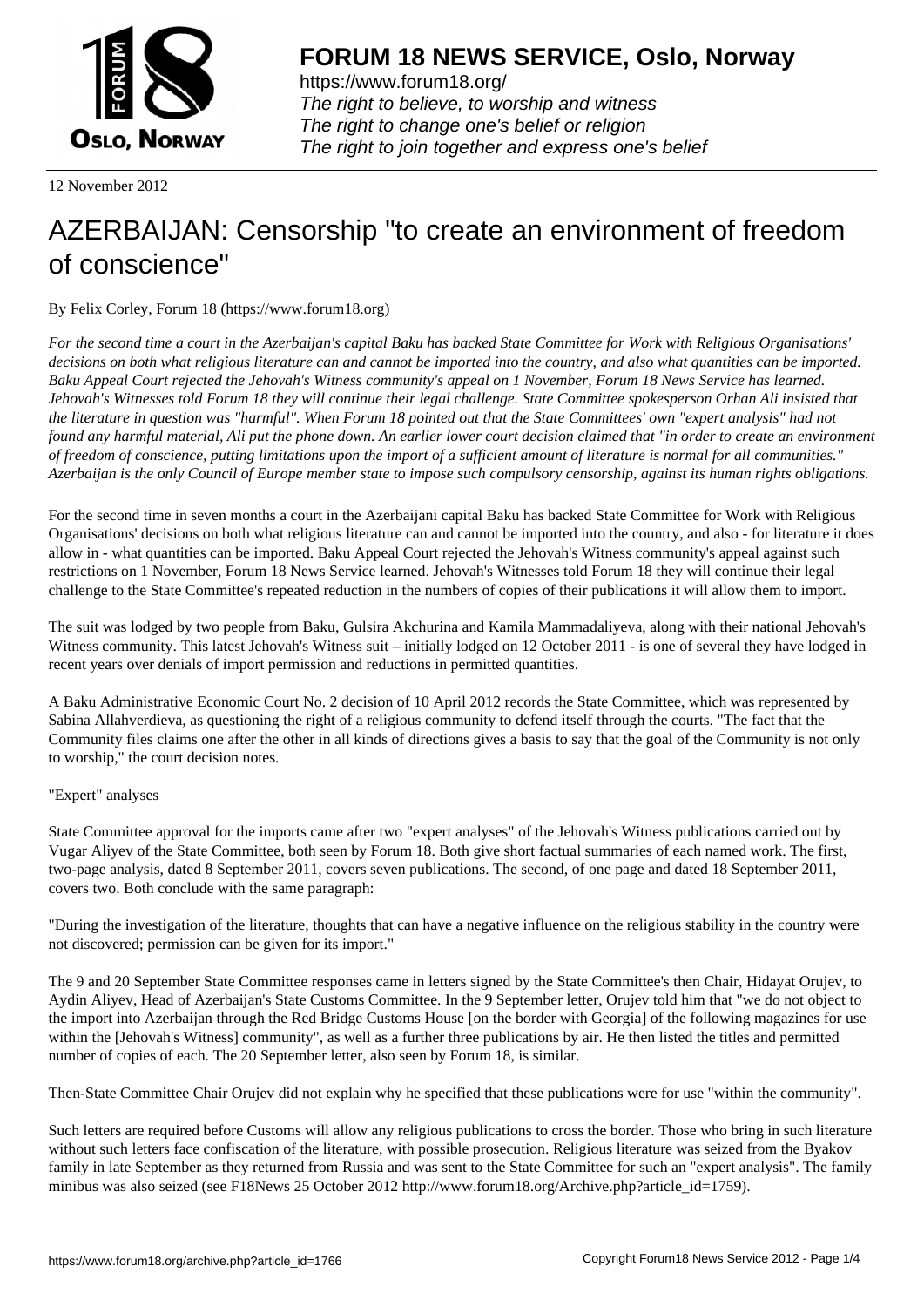State Committee documents submitted in the court case – seen by Forum 18 - reveal that in none of the applications mentioned in the suit had the State Committee allowed the community to import the quantities they had asked for, even though the State Committee had found nothing harmful in any of these publications. In two cases, requested quantities were reduced by 80 per cent. The documents also reveal that the State Committee took between two and six weeks to respond to Jehovah's Witness applications for permission to import specific texts.

The State Committee operates Azerbaijan's strict prior compulsory censorship of all religious literature produced, distributed, and imported, in defiance of its international human rights obligations (see Forum 18's Azerbaijan religious freedom survey at http://www.forum18.org/Archive.php?article\_id=1690).

Court documents seen by Forum 18 reveal that in three separate letters to the State Committee between 11 and 24 August 2011, the Jehovah's Witness community asked for permission to import between 1,500 and 2,000 copies each of nine named publications in Azeri and Russian. However, in its 9 September 2011 response, the State Committee approved the import of each title, but reduced the quantity allowed to between 300 and 1,000 copies each.

On 20 September 2011, in response to two other Jehovah's Witness applications of 12 and 18 August, the request to import between 1,500 and 2,000 copies of a further four named publications in Azeri and Russian was approved, but with a reduction in the quantities to 1,000 copies per publication.

"Considered to be sufficient and reduced"

No reasons were given in the letters for the reductions. However, in a 27 October 2011 response to the initial suit in Baku's Administrative Economic Court No. 2, Allahverdieva of the State Committee stated that the quantities that the Jehovah's Witnesses wanted to import were "considered to be sufficient and reduced". This was the first time that the State Committee had given any reasons for the reductions.

"This was done because, despite the fact that permission is given for use of the religious literature within the Community, Plaintiff Jehovah's Witnesses puts forth effort to conduct religious propaganda and distribute religious literature in a series of regions in the country," Allahverdieva claimed. "This also shows that the amount of religious literature for which the State Committee gives permission to be imported is not only enough for use within the Community but also the religious Community continues its activity by spreading this literature outside the legal address."

Allahverdieva also pointed out that distribution of literature outside a registered religious community's legal address violates Article 12 of the Religion Law (see Forum 18's Azerbaijan religious freedom survey at http://www.forum18.org/Archive.php?article\_id=1690).

"That's why they were stopped"

Orhan Ali, spokesperson for the State Committee in Baku, insisted to Forum 18 that the Jehovah's Witness suit was related to literature which the State Committee had found "harmful". "We said something harmful was in their books and that's why they were stopped," he claimed from Baku on 8 November. "But they have their [other] publications."

Forum 18 pointed out that the Jehovah's Witness community had brought this suit not over denial of import permission but over restrictions on quantities of books the State Committee "expert analysis" had declared not to contain "harmful" material. However, Ali refused to discuss this or any other question and put the phone down.

Earlier in the conversation Ali had defended the repeated seizures of religious literature from private homes. This has happened to Muslim readers of theologian Said Nursi's works, to Protestants, and to Jehovah's Witnesses. The latest such known seizures happened at two Baptist-owned homes raided by police in Aliabad in north-western Zakatala Region on 7 November (see F18News 9 November 2012 http://www.forum18.org/Archive.php?article\_id=1765).

## Censorship court challenge fails

On 10 April, six months after it was lodged in court on 12 October 2011, Judge Intizar Bayramova of Baku's Administrative Economic Court No. 2 rejected the Jehovah's Witness suit against the State Committee seeking compensation for the repeated reduction in quantities of their imported literature, according to the verdict seen by Forum 18.

Jehovah's Witnesses then appealed to Baku Appeal Court. However, after hearings on 30 October and 1 November, Judge Seriyye Seyidova rejected the Jehovah's Witness appeal against the lower court decision, the court website notes. Jehovah's Witnesses say they will take their case to Azerbaijan's Supreme Court once they receive the written decision.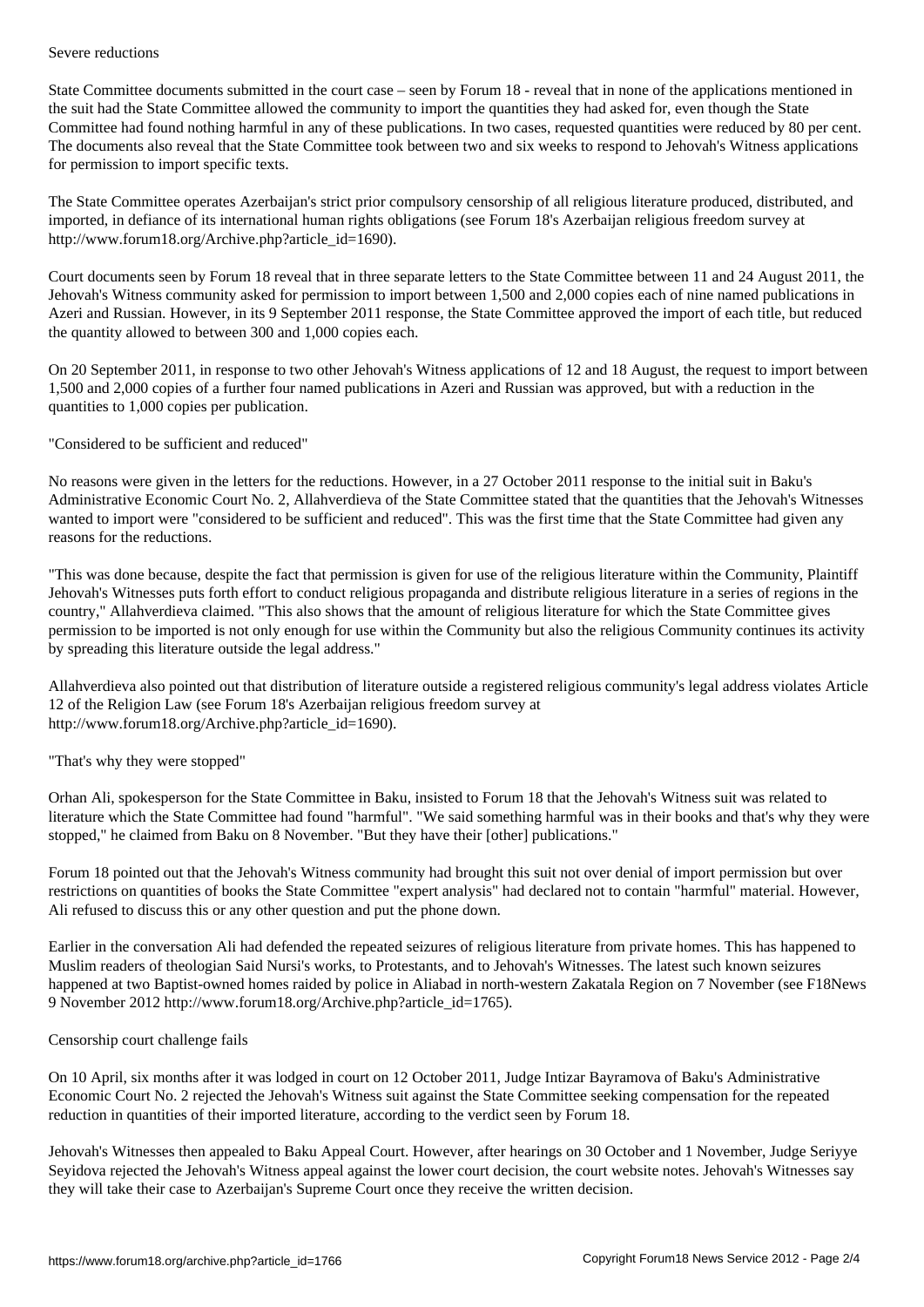"Many of the persons with whom she [Mammadaliyeva] discusses the Bible would like to have their own personal copies of every new magazine," the suit lodged in October 2011 notes. However, the 10 April 2012 Baku Administrative Economic Court No. 2 decision records the State Committee, which was represented by Allahverdieva, as claiming that the Jehovah's Witness community cannot speak on behalf of anyone else who might want their literature, but cannot get it because of the restrictions.

Administrative Economic Court No. 2 also described censorship as necessary "to create an environment of freedom of conscience". Its decision claims: "Because it is not only this Community that imports religious literature into the country, it is impossible to provide them with additional privileges, or it would be contradicting the law. At the same time, in order to create an environment of freedom of conscience, putting limitations upon the import of a sufficient amount of literature is normal for all communities. The Community views this as a restriction."

Azerbaijan is the only Council of Europe member state to impose such compulsory censorship – against its human rights obligations – in both law and practice.

In its rejection of the Jehovah's Witness suit, Administrative Economic Court No. 2 held that the reduction in permitted quantities of religious literature was part of the "discretionary power" of the State Committee in implementing "oversight" of religious literature. It argued that as the extra literature for which permission had been denied was to be used to give to others, the rights of the plaintiffs had not been violated and therefore no claim for damages was applicable.

Censorship violates human rights commitments

In their suit against the enforced reduction in quantities of the literature, lodged in court on 12 October 2011, Jehovah's Witnesses describe the practice as "de facto censorship". They noted that they comply with the demand to seek permission to import religious literature despite the fact that this requirement is "unconstitutional and in violation of the European Convention [of Human Rights and Fundamental Freedoms], since it exposes to prior state restraint legitimate religious and educational material that does not violate the interests of public safety; public order, health, and morals; or the rights and freedoms of others".

Jehovah's Witnesses described to Forum 18 as "interesting" the Azerbaijani government's claim to the Council of Europe Venice Commission that restrictions on religious literature are rooted in Article 18, Part 2 of the country's Constitution, which prohibits propagating religious movements that humiliate others.

"One wonders, therefore, what this has to do with restrictions on the quantity of publications approved for import which the State Committee has found harmless," one Jehovah's Witness told Forum 18 on 8 November. "In this case, the Court received copies of the State Committee's own expert studies recommending import because the literature is harmless. The expert conclusions contained no limitations. We argued all of this before the Appeal Court, to no avail."

The Azerbaijani government made its claim in its response to a highly critical review of the country's Religion Law in a joint Opinion by the Venice Commission and the Organisation for Security and Co-operation in Europe (OSCE) adopted in October. The Opinion declared: "The requirement of prior consent for the production and dissemination of religious literature is arguably unnecessary in a democratic society and may violate both freedom of expression and freedom of religion norms" (see F18News 23 October 2012 http://www.forum18.org/Archive.php?article\_id=1757).

Censorship also directly violates Azerbaijan's other international human rights commitments, such as Paragraphs 16.9 and 16.10 of the OSCE's Vienna Concluding Document of 1989. These Paragraphs read:

"(16) In order to ensure the freedom of the individual to profess and practise religion or belief, the participating States will, inter alia,

(16.9) - respect the right of individual believers and communities of believers to acquire, possess, and use sacred books, religious publications in the language of their choice and other articles and materials related to the practice of religion or belief,

(16.10) - allow religious faiths, institutions and organizations to produce, import and disseminate religious publications and materials;

(17) The participating States recognize that the exercise of the above-mentioned rights relating to the freedom of religion or belief may be subject only to such limitations as are provided by law and consistent with their obligations under international law and with their international commitments. They will ensure in their laws and regulations and in their application the full and effective exercise of the freedom of thought, conscience, religion or belief" (see compilation of OSCE freedom of religion or belief commitments at http://www.forum18.org/Archive.php?article\_id=1351).

Years of censorship